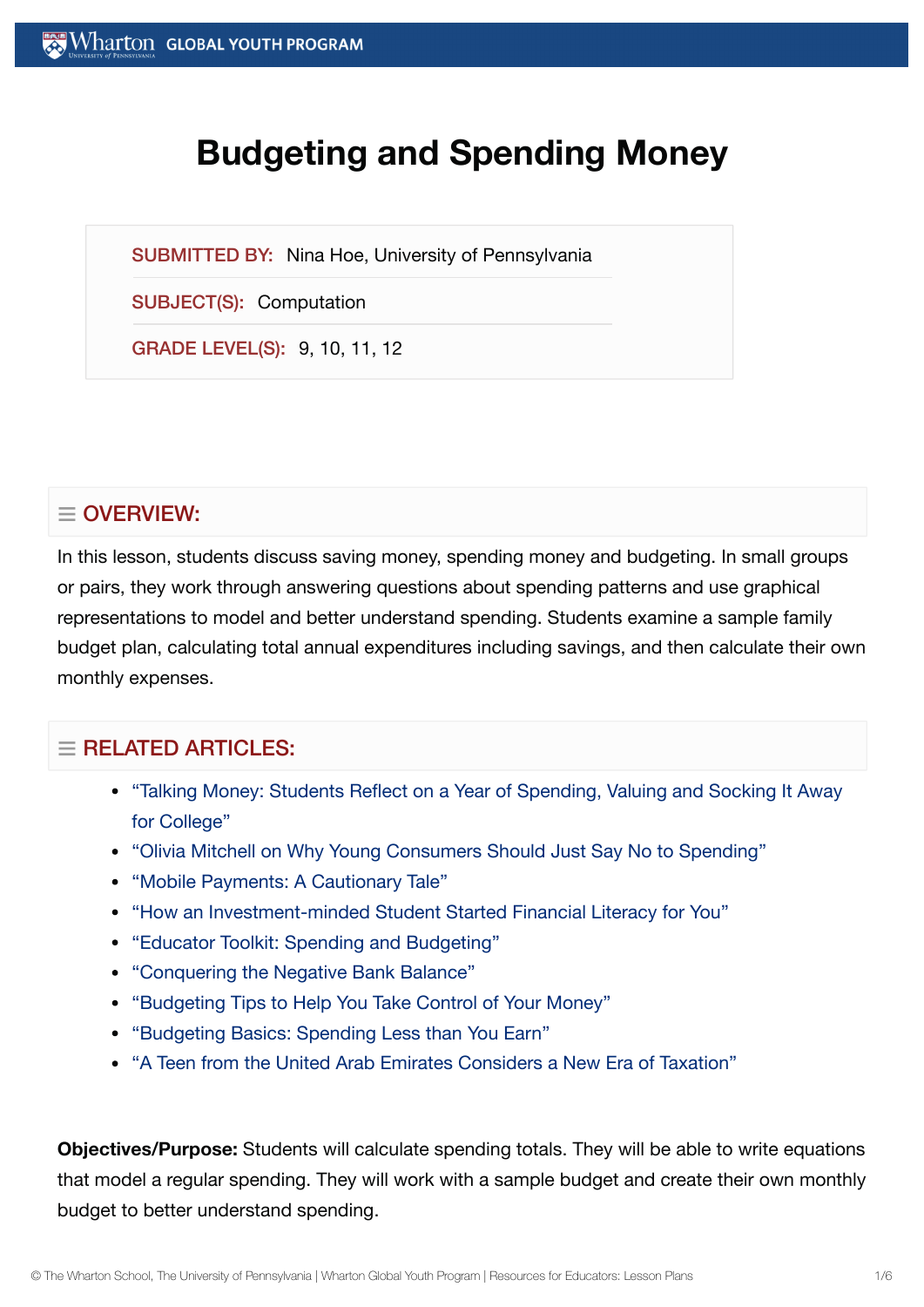#### **Standards:**

- *WGYP:*
- Mathematical Foundations
- Number Relationships
- Patterns, Functions, and Algebra
- Problem Solving

*Common Core:*

A-SSE.1. Interpret expressions that represent a quantity in terms of its context

A-CED.1. Create equations and inequalities in one variable and use them to solve problems. *Include equations arising from linear and quadratic functions, and simple rational and exponential functions.*

A-CED.2. Create equations in two or more variables to represent relationships between quantities; graph equations on coordinate axes with labels and scales.

F-IF.1. Understand that a function from one set (called the domain) to another set (called the range) assigns to each element of the domain exactly one element of the range. If f is a function and x is an element of its domain, then f(x) denotes the output of f corresponding to the input x. The graph of f is the graph of the equation  $y = f(x)$ .

F-IF.2. Use function notation, evaluate functions for inputs in their domains, and interpret statements that use function notation in terms of a context.

## **Other Resources/Materials:**

**Calculators** 

# **Activity:**

## Student [Worksheet](https://globalyouth.wharton.upenn.edu/wp-content/uploads/2011/10/Computation10_MathematicalF.wrksht.pdf)

Class Discussion: Earning money, saving money, spending money and budgeting are all related to one another.

1. Ask students to make a list of things that they spend money on.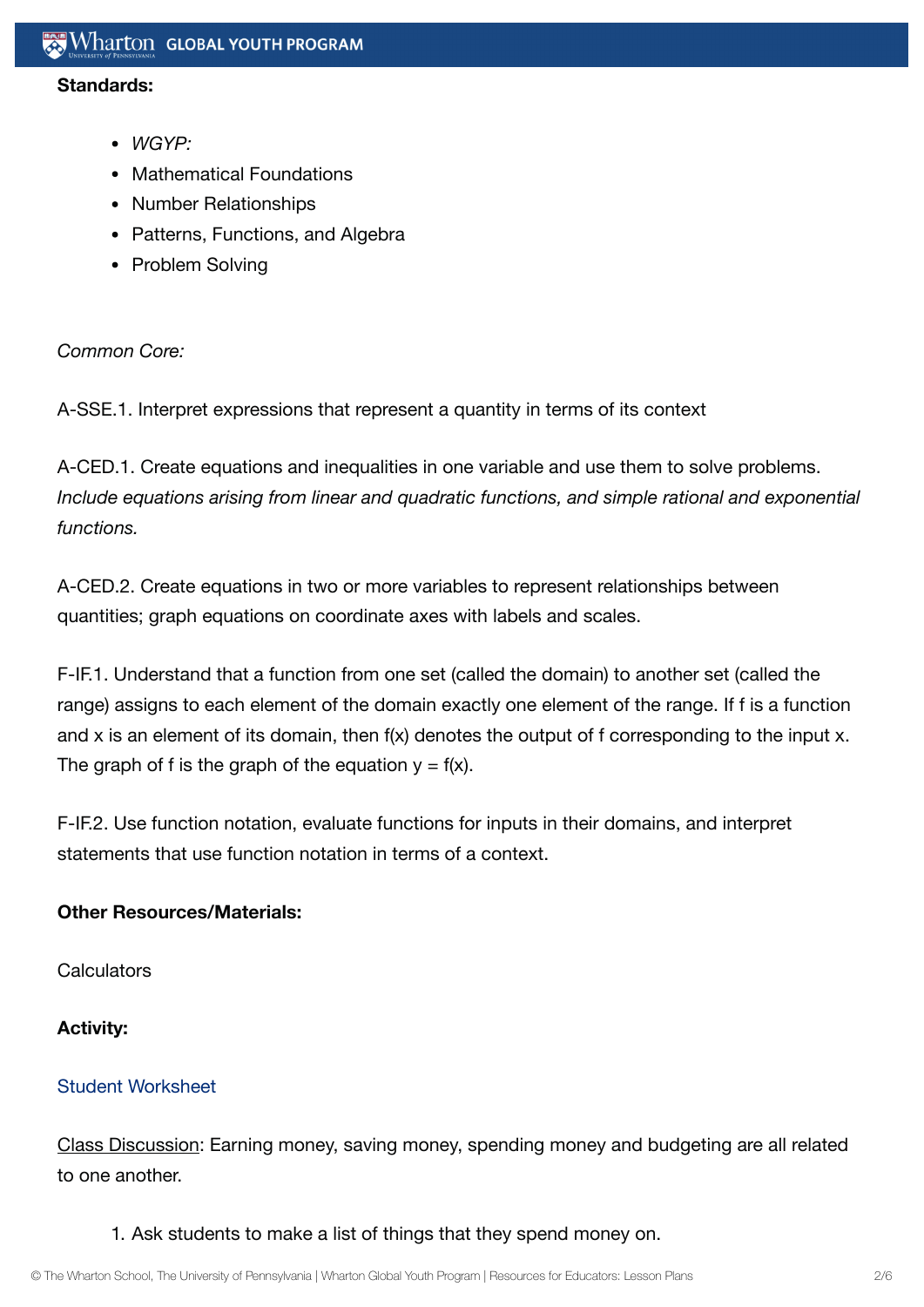- 2. What factors contribute to what you spend money on? *(How much money you have to spend, what you need to buy to survive, what you like to have, etc.)*
- 3. What does it mean to budget or to have a budget? *(A budget it s a financial plan to allocate certain resources to certain things.)*

Have students work in small groups to answer the following questions.

# Activity:

1. If you spend \$22.50 each week on your public transportation pass, how much do you spend per month? Per year? *(approx \$90+ per month, \$1,170 per year)*

2. If you were given a birthday gift of \$100. You decide to spend this money on going to the movies, which costs \$6 each time.

- 1. At this price, how many times could you go to the movies? *(16 times with a bit left over)*
- 2. Write an equation that gives you the amount of money that you have remaining as a function of how many times you have gone to the movies. {What is your intercept/starting point?} *(y = –6x + 100)*
- 3. Graph this line in the space below.

[Before you graph, make sure to identify:

Variable quantity: *(amount of money left over)*

Lower Bounds: *(0 times gone to movies, \$0)*

Upper Bounds: *(17 times gone to movies, \$100)*

Intervals: *(1 time, \$6)* ]

- 4. Use the line to estimate how much money you will have left after you have gone to the movies 8 times. *(Answers will vary.)*
- 5. Compute how much money you will have left after you have gone to the movies 8 times using the equation and compare your answers. *(y = –6(8) + 100 = –48 + 100 = \$52)*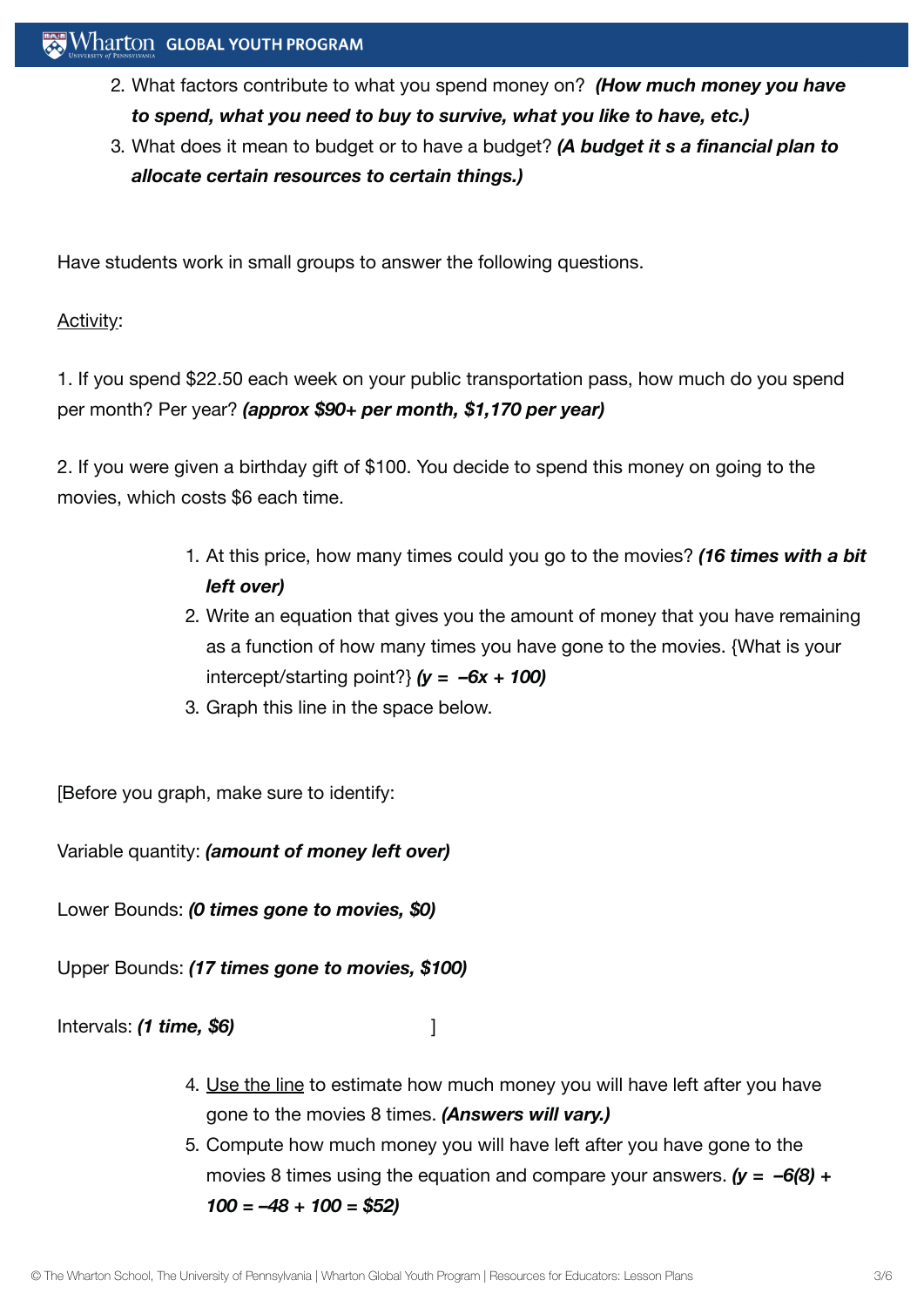3. On average, you fill up your 15-gallon gas tank 6 times a month. Throughout the year, gas prices fluctuate.

> 1. Based on the average monthly prices for gas, calculate how much you spend per month and per year on gas. *(Students should multiply the price per gallon of gas times the number of gallons (15) times the number of times filled up per month (6). Essentially, each price per gallon is multiplied by 90. Encourage students to divide these calculations up.)*

| Month                                                                                  | IJan | Feb  | Mar  | Apr  | May  | Jun  | Jul  | Aug  | $\mathsf{Sep}$ | Oct  | <b>Nov</b> | Dec  | Total |
|----------------------------------------------------------------------------------------|------|------|------|------|------|------|------|------|----------------|------|------------|------|-------|
| Price of $ 3.61 $                                                                      |      | 3.84 | 3.72 | 3.54 | 3.64 | 3.54 | 3.29 | 3.26 | 3.16           | 2.97 | 3.01       | 3.21 | avg   |
| $\textsf{Gas}$ (\$/                                                                    |      |      |      |      |      |      |      |      |                |      |            |      |       |
| gallon)                                                                                |      |      |      |      |      |      |      |      |                |      |            |      |       |
| Amount 324.9 345.6 334.8 318.6 327.6 318.6 296.1 293.4 284.4 267.3 270.9 288.9 305.925 |      |      |      |      |      |      |      |      |                |      |            |      |       |
| <b>Spent</b>                                                                           |      |      |      |      |      |      |      |      |                |      |            |      |       |

2. In the space below, graph your spending in gas per month. Use a bar graph or a line graph with months on the x-axis and amount spent on the y-axis.A family has the following budget plan, which includes things for which they are saving and spending. *(Note: All costs that are weekly should be multiplied by 52, monthly should be multiplied by 12 and yearly costs can just be transferred over.)*

| <b>I</b> tem                              | Cost    | Frequency | Yearly cost |
|-------------------------------------------|---------|-----------|-------------|
| <b>Food, electricity and gas</b><br>bills | \$600   | monthly   | \$7,200     |
| rent or mortgage payment                  | \$1,200 | monthly   | \$14,400    |
| gas (auto) or public<br>transportation    | \$40    | weekly    | \$2,080     |
| medical insurance                         | \$3,500 | yearly    | \$3,500     |
| <b>movies</b>                             | \$30    | monthly   | \$360       |
| telephone and Internet<br><b>service</b>  | \$80    | monthly   | \$960       |
| credit card debt                          |         |           |             |
| water/trash service                       | \$15    | monthly   | \$180       |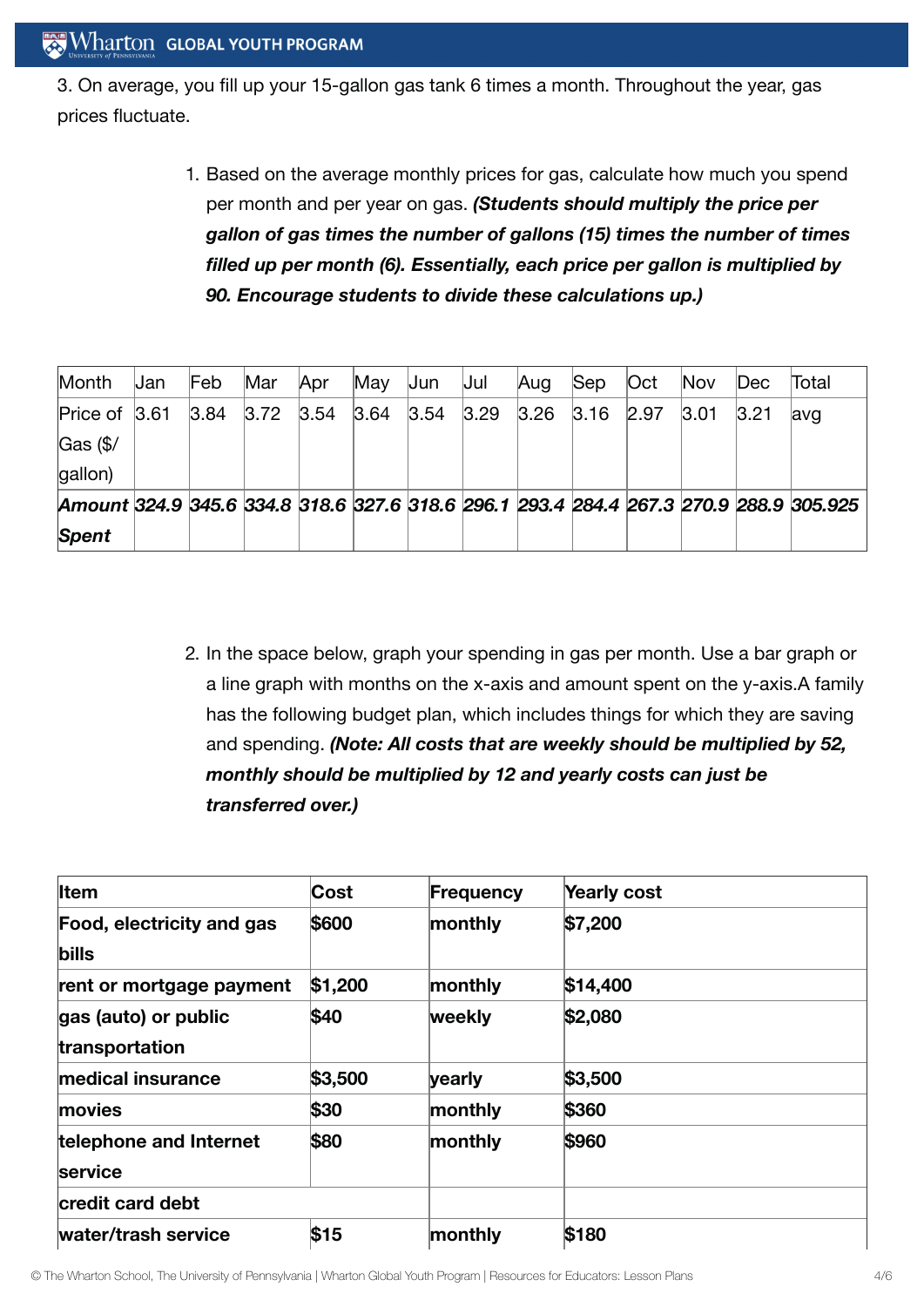| child care            | \$150 | weekly  | \$7,800     |  |
|-----------------------|-------|---------|-------------|--|
| lauto insurance       | \$942 | yearly  | \$942       |  |
| car payment           | \$300 | monthly | \$3,600     |  |
| retirement plan (IRA) | \$400 | monthly | \$4,800     |  |
| clothing              | \$500 | yearly  | \$500       |  |
| life insurance        | \$200 | yearly  | \$200       |  |
| cable service         | \$30  | monthly | \$360       |  |
| savings               |       |         |             |  |
| <b>TOTAL</b>          |       |         | \$18,382.00 |  |

- 1. Calculate the total yearly spending of this family. *(\$18,362)*
- 2. If the family wanted to save \$5,000 each year for emergencies (this is in addition to their retirement), how much would that increase their overall budget? *(\$18,362 + \$5,000 = \$23,362)*
- 3. Why is it important to budget for savings as well? *(In case of emergencies.)*
- 4. How much income would this family need each year to make this budget work? *(\$23,362 x 12 months = \$280,344)*

4. If you are dependent upon a paycheck or an allowance for your spending money, why is it important to come up with a spending plan? *(So you know how much you can afford to spend on things on a regular basis. It's important to map this all out as some expenses are weekly, monthly, and yearly.)*

5. Take the list you brainstormed in the discussion and record the costs and frequency of all of things on which you spend money. (Include things such as cell phone bill, car insurance, car payment, movie tickets, food, transportation, etc.) *(Answers will vary.)*

| Item/Service on which you<br>spend money | Amount needed/spent | Frequency      |
|------------------------------------------|---------------------|----------------|
| Ex: Cell Phone Bill                      | \$16                | Once per month |

1. Based on this list, calculate how much money you spend in a 1 MONTH period. If you have daily expenses, multiply by 30 and if you have weekly expenses multiply by 4.3.